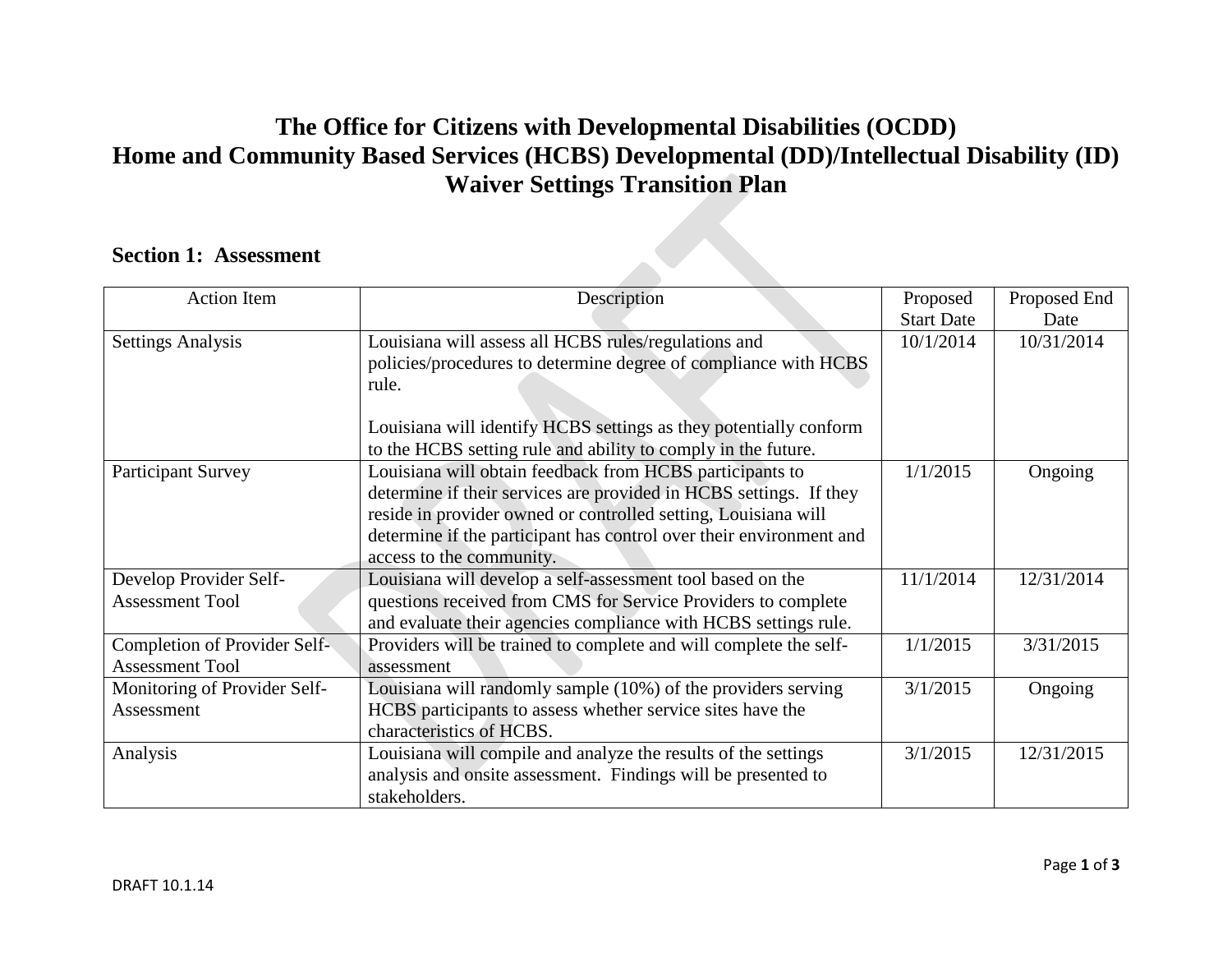| <b>Action Item</b>               | Description                                                         | Proposed          | Proposed End |
|----------------------------------|---------------------------------------------------------------------|-------------------|--------------|
|                                  |                                                                     | <b>Start Date</b> | Date         |
| Information sharing              | Louisiana will draft and finalize informational letters describing  | 10/1/14           | 11/1/2014    |
|                                  | proposed transition, appropriate HCBS settings, deadlines for       |                   |              |
|                                  | compliance, and technical assistance availability. Louisiana will   |                   |              |
|                                  | also offer a public stakeholder meeting and invite participants and |                   |              |
|                                  | their families, advocacy groups, service providers, support         |                   |              |
|                                  | coordination, local governing entities, etc.                        |                   |              |
| Provider Assessment Findings     | HCBS providers will submit a corrective action plan for any setting | 1/1/2015          | Ongoing      |
|                                  | that requires remediation. The corrective action plan will provide  |                   |              |
|                                  | detail about the steps to be taken to remediate issues and the      |                   |              |
|                                  | expected timelines for compliance.                                  |                   |              |
| <b>Service Definition Manual</b> | As part of the larger Systems transformation and movement to a      | 1/1/2015          | 12/31/2015   |
|                                  | Managed Care structure, Louisiana has been evaluating and will      |                   |              |
|                                  | continue to evaluate service options/definitions. The state has     |                   |              |
|                                  | announced intention to complete an 1115 demonstration waiver        |                   |              |
|                                  | application and submit to CMS in Spring 2015. The demonstration     |                   |              |
|                                  | concept has the existing 1915(c) waivers phasing out and being      |                   |              |
|                                  | replaced by the 1115 waiver. Thus, Louisiana will not amend the     |                   |              |
|                                  | four existing 1915(c) I/DD waivers, but instead will submit 1115    |                   |              |
|                                  | application. Louisiana plans to implement the 1115 waiver via       |                   |              |
|                                  | phase in beginning January 1, 2016.                                 |                   |              |
| Louisiana Administrative Code    | As part of the development and implementation of the 1115           | 1/1/2015          | 12/31/2015   |
|                                  | demonstration waiver, Louisiana will revise rules as necessary to   |                   |              |
|                                  | reflect federal regulations on HCBS settings.                       |                   |              |
| Enrollment                       | To ensure ongoing compliance, Louisiana will request that the       | 1/1/2015          | 12/31/2015   |
|                                  | MCO continue the provider self-assessment and appropriate           |                   |              |
|                                  | participant survey. The MCO will be required to collect and report  |                   |              |
|                                  | information to support monitoring of compliance and will support    |                   |              |